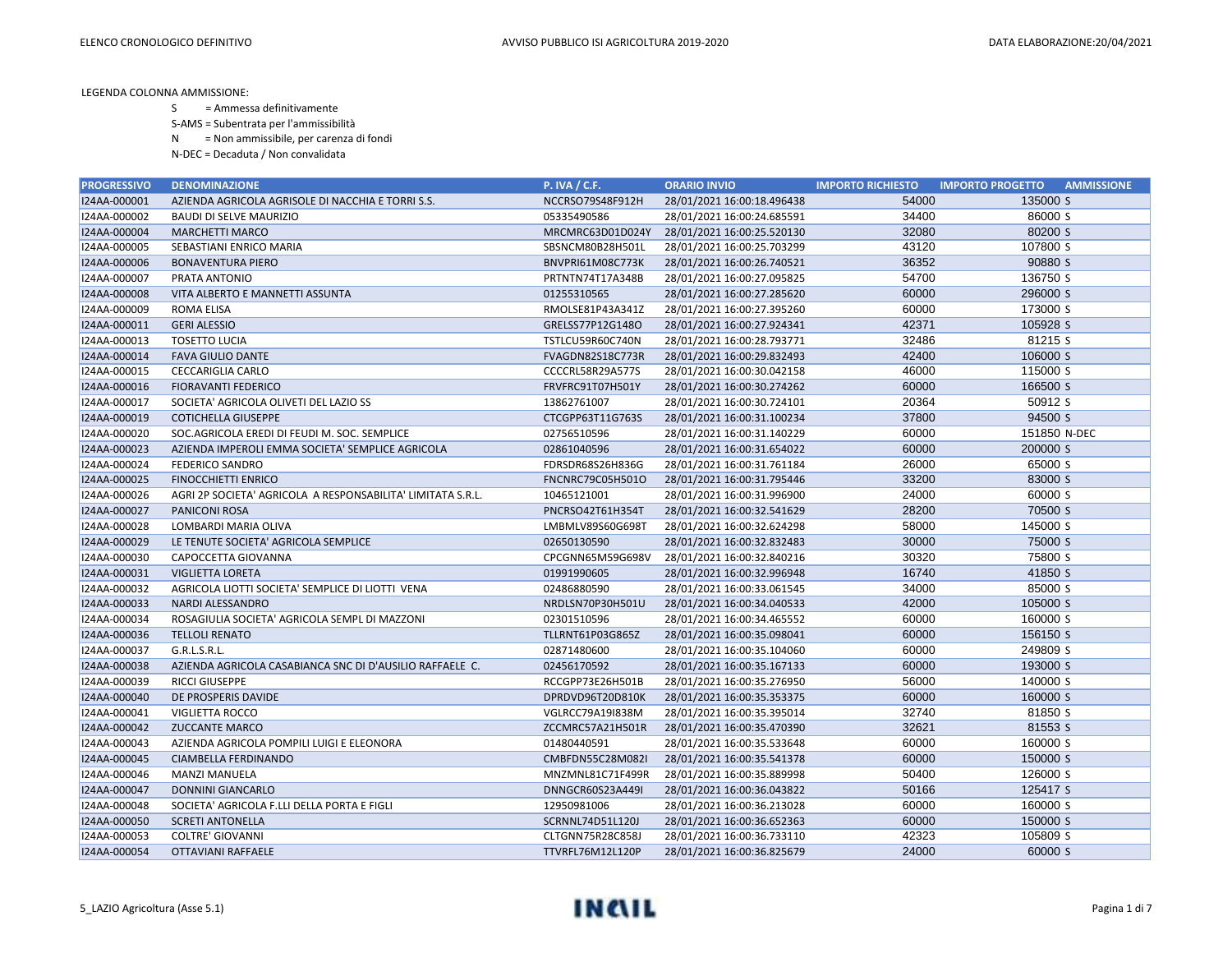S = Ammessa definitivamente

S-AMS = Subentrata per l'ammissibilità

N = Non ammissibile, per carenza di fondi

N-DEC = Decaduta / Non convalidata

| <b>PROGRESSIVO</b> | <b>DENOMINAZIONE</b>                                         | <b>P. IVA / C.F.</b> | <b>ORARIO INVIO</b>        | <b>IMPORTO RICHIESTO</b> | <b>AMMISSIONE</b><br><b>IMPORTO PROGETTO</b> |
|--------------------|--------------------------------------------------------------|----------------------|----------------------------|--------------------------|----------------------------------------------|
| I24AA-000056       | <b>CIOETA LUCA</b>                                           | CTILCU67B13L719D     | 28/01/2021 16:00:37.258922 | 13000                    | 32500 S                                      |
| I24AA-000057       | PASQUALETTI LUIGI                                            | PSQLGU54A25A412R     | 28/01/2021 16:00:37.363864 | 60000                    | 150000 S                                     |
| I24AA-000058       | SOCIETA' AGRICOLA CORBIANCO DANIELE E GIANFRANCO SOC. SEMPL. | 01989850563          | 28/01/2021 16:00:37.385967 | 42740                    | 106850 S                                     |
| I24AA-000059       | SOCIETA' AGRICOLA PALAGRI A RESPONSABILITA' LIMITATA SEMPLIF | 03082240593          | 28/01/2021 16:00:37.461814 | 30000                    | 75000 S                                      |
| I24AA-000060       | NICOLAI FRANCESCO TITO                                       | 00128870565          | 28/01/2021 16:00:37.540255 | 30800                    | 77000 S                                      |
| I24AA-000061       | DI MARCO FABRIZIO                                            | DMRFRZ61P12A258P     | 28/01/2021 16:00:37.686154 | 33200                    | 83000 S                                      |
| I24AA-000063       | <b>ALLETTO GISELDA</b>                                       | LLTGLD66H44A341A     | 28/01/2021 16:00:38.042505 | 24000                    | 60000 S                                      |
| I24AA-000064       | AZIENDA AGRICOLA TRE ESSE S.A.S. DI UBERTINI STEFANIA E C.   | 01764550560          | 28/01/2021 16:00:38.160852 | 8272                     | 20680 S                                      |
| I24AA-000065       | <b>FRATELLI FATTORI SSA</b>                                  | 01739040564          | 28/01/2021 16:00:38.601662 | 60000                    | 217000 S                                     |
| I24AA-000066       | TENUTA AGRICOLA MONTEVERDI                                   | 07631660581          | 28/01/2021 16:00:38.734107 | 48734                    | 121836 S                                     |
| I24AA-000067       | <b>CIPOLLA GIANCARLO</b>                                     | 01913560593          | 28/01/2021 16:00:38.919674 | 58000                    | 145000 S                                     |
| I24AA-000068       | <b>ANGRI SERGIO</b>                                          | NGRSRG62T09H836G     | 28/01/2021 16:00:39.145698 | 27660                    | 69150 S                                      |
| I24AA-000070       | <b>LICETI SARA</b>                                           | LCTSRA91B68E472O     | 28/01/2021 16:00:39.371013 | 52000                    | 130000 S                                     |
| I24AA-000071       | AZIENDA AGRICOLA COSTA PETRARA DI ADELE CENCI                | CNCDLA49B56A323G     | 28/01/2021 16:00:39.554964 | 19800                    | 49500 S                                      |
| I24AA-000072       | SOCIETA' AGRICOLA EREDI DI COSTANTINI ANGELO LIBERATO S.S.   | 01931310567          | 28/01/2021 16:00:39.811080 | 32600                    | 81500 S                                      |
| I24AA-000073       | AGRICOLA FRATELLI CAMPAGNA SNC DI MASSIMILIANO CAMPAGNA E C. | 02592730598          | 28/01/2021 16:00:39.886097 | 60000                    | 165000 S                                     |
| I24AA-000074       | <b>STERBINI MAURIZIO</b>                                     | STRMRZ61B04E330U     | 28/01/2021 16:00:40.171382 | 36000                    | 90000 S                                      |
| I24AA-000075       | <b>SCITTARELLI ANNA</b>                                      | SCTNNA77P48Z110I     | 28/01/2021 16:00:40.180305 | 60000                    | 219542 S                                     |
| I24AA-000076       | CAMPOLI DAVIDE                                               | CMPDVD82R11L719M     | 28/01/2021 16:00:40.196289 | 34000                    | 85000 S-AMS                                  |
| I24AA-000078       | <b>ROSINI ALDO</b>                                           | RSNLDA56C13C740Q     | 28/01/2021 16:00:40.653896 | 18800                    | 47000 N                                      |
| I24AA-000079       | AZIENDA VITIVINICOLA TERRE DEL VEIO DI DAVID PAOLO           | DVDPLA65T12H501K     | 28/01/2021 16:00:40.971493 | 21360                    | 53400 N                                      |
| I24AA-000080       | <b>RAPITI GIORGIO</b>                                        | RPTGRG57A31L612J     | 28/01/2021 16:00:41.038181 | 11200                    | 28000 N                                      |
| I24AA-000081       | LIOTTI SALVATORE                                             | LTTSVT83H05A123P     | 28/01/2021 16:00:41.049473 | 34000                    | 85000 N                                      |
| I24AA-000082       | <b>BASTIANI DANIELE</b>                                      | BSTDNL77S22L719D     | 28/01/2021 16:00:41.128890 | 27140                    | 67850 N                                      |
| I24AA-000084       | <b>GENTILINI ROBERTO</b>                                     | GNTRRT63M12L150P     | 28/01/2021 16:00:41.455163 | 44520                    | 111300 N                                     |
| I24AA-000085       | SOC. AGR. ORTI DE I TERZI SRLS                               | 15417841002          | 28/01/2021 16:00:41.551930 | 25560                    | 63900 N                                      |
| I24AA-000087       | AZIENDA AGRICOLA BENVENUTI S.R.L.                            | 02878280599          | 28/01/2021 16:00:41.673122 | 51940                    | 129850 N                                     |
| I24AA-000088       | <b>BRUNI FRANCESCO</b>                                       | BRNFNC66R23L120M     | 28/01/2021 16:00:41.728146 | 60000                    | 151850 N                                     |
| I24AA-000090       | DI CLEMANTE MARIO E FIGLI SOCIETA' AGRICOLA A.R.L.           | 07560461001          | 28/01/2021 16:00:42.132177 | 60000                    | 160000 N                                     |
| I24AA-000091       | <b>TULLIO RICCARDO</b>                                       | TLLRCR93P19D662Q     | 28/01/2021 16:00:42.363323 | 56000                    | 140000 N                                     |
| I24AA-000092       | AZ. AGR. AGRI.MERR. DI ROSSI E REDA                          | 02101530562          | 28/01/2021 16:00:42.640814 | 34800                    | 87000 N                                      |
| I24AA-000093       | AZIENDA AGRITURISTICA IL CASTELLO SOCIET' SEMPLICE AGRICOLA  | 02071450569          | 28/01/2021 16:00:42.725027 | 19040                    | 47600 N                                      |
| I24AA-000094       | TERRENO 128 SOCIET SEMPLICE AGRICOLA DI FRANCO BRAVETTI E C  | 10318421004          | 28/01/2021 16:00:42.922441 | 60000                    | 167654 N                                     |
| I24AA-000096       | AZIENDA AGRICOLA CIPRIANI PATRIZIA E COCOCCIONI VALERIA S.S. | 00823790571          | 28/01/2021 16:00:43.221678 | 27400                    | 68500 N                                      |
| I24AA-000097       | COOP. CONDUZIONE TERRE R.L.                                  | 00123200578          | 28/01/2021 16:00:43.476072 | 60000                    | 151381 N                                     |
| I24AA-000098       | <b>VITI ALFREDO</b>                                          | VTILRD74E23A269L     | 28/01/2021 16:00:43.583520 | 60000                    | 160000 N                                     |
| I24AA-000099       | RINALDI MARIA CONCETTA                                       | RNLMCN65L41C447L     | 28/01/2021 16:00:43.730100 | 11856                    | 29642 N                                      |
| I24AA-000100       | PIERINI ALESSANDRO E C. SOCIETA' AGRICOLA S.S.               | 01924340563          | 28/01/2021 16:00:43.899195 | 48200                    | 120500 N                                     |
| I24AA-000101       | OTTAVIANI ANDREA                                             | TTVNDR79M26L120Z     | 28/01/2021 16:00:43.929638 | 60000                    | 172000 N                                     |
| I24AA-000103       | <b>BOCCI MAURO</b>                                           | BCCMRA71T28M082C     | 28/01/2021 16:00:43.935810 | 34000                    | 85000 N                                      |
| I24AA-000105       | PETRUZZELLI MARCO                                            | PTRMRC59D25E472R     | 28/01/2021 16:00:44.228795 | 60000                    | 160000 N                                     |
| I24AA-000106       | <b>FLLI ANGIOLILLO E FIGLI</b>                               | 00334800943          | 28/01/2021 16:00:44.235840 | 9800                     | 24500 N                                      |
| I24AA-000107       | ANDREINI ANTONELLA                                           | NDRNNL68E49F499U     | 28/01/2021 16:00:44.661273 | 60000                    | 157668 N                                     |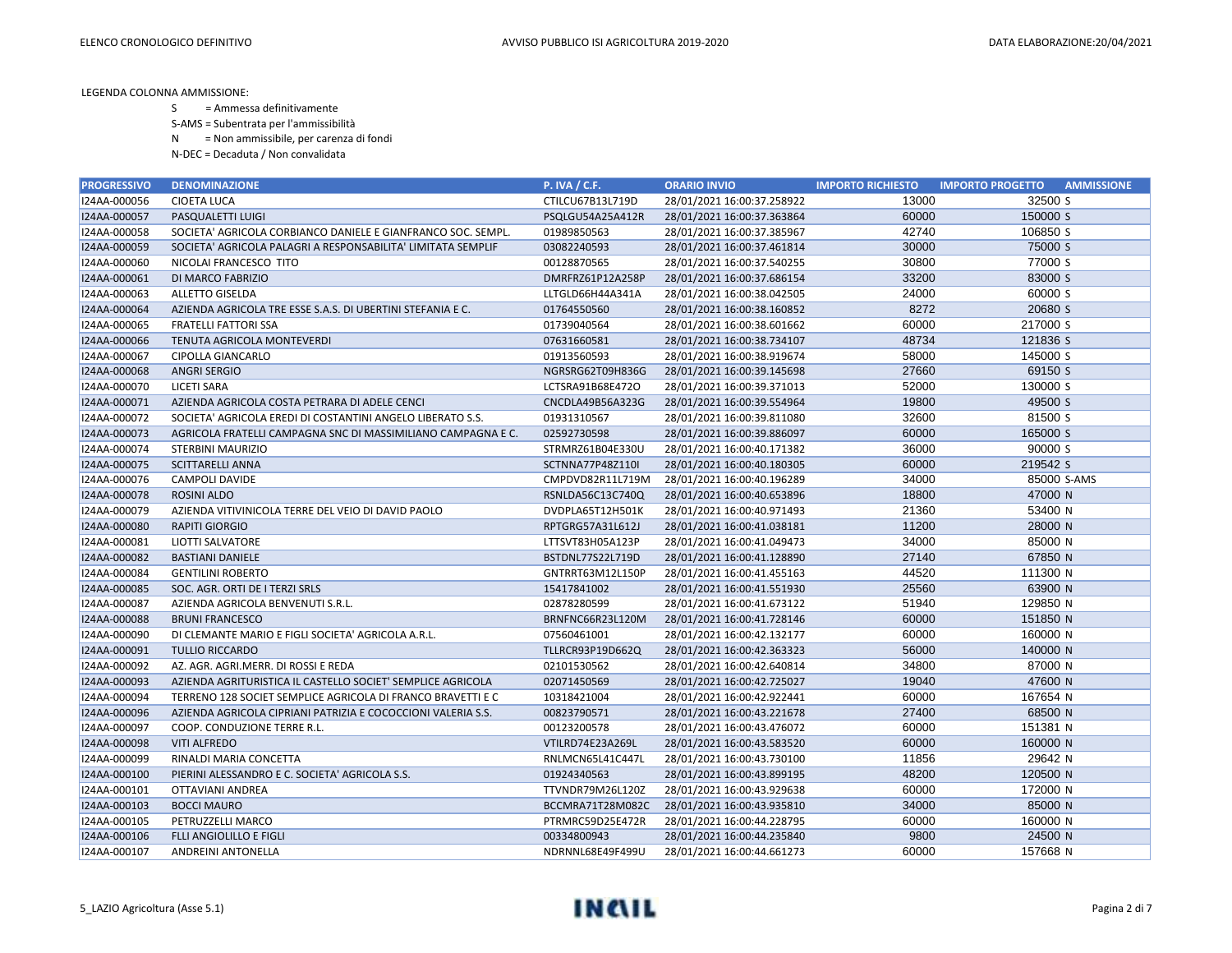- S = Ammessa definitivamente
- S-AMS = Subentrata per l'ammissibilità
- N = Non ammissibile, per carenza di fondi
- N-DEC = Decaduta / Non convalidata

| <b>PROGRESSIVO</b> | <b>DENOMINAZIONE</b>                                       | <b>P. IVA / C.F.</b> | <b>ORARIO INVIO</b>        | <b>IMPORTO RICHIESTO</b> | <b>IMPORTO PROGETTO</b><br><b>AMMISSIONE</b> |
|--------------------|------------------------------------------------------------|----------------------|----------------------------|--------------------------|----------------------------------------------|
| I24AA-000109       | AZ. AGRICOLA CER QUAR. SS,                                 | 08506470585          | 28/01/2021 16:00:45.058358 | 60000                    | 154000 N                                     |
| I24AA-000111       | <b>CICCARELLA FRANCESCO</b>                                | CCCFNC73P29H501B     | 28/01/2021 16:00:45.135458 | 39200                    | 98000 N                                      |
| I24AA-000112       | <b>STEFANI GIOVANNI</b>                                    | STFGNN84S24H534F     | 28/01/2021 16:00:45.139611 | 10280                    | 25700 N                                      |
| I24AA-000113       | SCOCCIANTI LUCA AZ. AGRICOLA                               | SCCLCU57D15E388E     | 28/01/2021 16:00:45.160630 | 42400                    | 106000 N                                     |
| I24AA-000114       | PAOLETTI MICHELE                                           | PLTMHL72S06F499C     | 28/01/2021 16:00:45.247156 | 16000                    | 40000 N                                      |
| I24AA-000115       | MIGLIORE ALFONSINA                                         | MGLLNS64R50F839C     | 28/01/2021 16:00:45.268961 | 40000                    | 100000 N                                     |
| I24AA-000116       | <b>NARDONI GIANCARLO</b>                                   | NRDGCR50A01L120W     | 28/01/2021 16:00:45.275754 | 60000                    | 165000 N                                     |
| I24AA-000118       | <b>ROSINI ANTONIO</b>                                      | RSNNTN45B02H501V     | 28/01/2021 16:00:45.768356 | 15400                    | 38500 N                                      |
| I24AA-000120       | <b>MENICHETTI PATRIZIA</b>                                 | MNCPRZ63T70M082U     | 28/01/2021 16:00:46.116865 | 21400                    | 53500 N                                      |
| I24AA-000121       | SICOMORO SOCIETA' SEMPLICE AGRICOLA                        | 02318080591          | 28/01/2021 16:00:46.182041 | 60000                    | 165000 N                                     |
| I24AA-000123       | L'OASI DELLA VALLE D'ORO SOC. AGRICOLA A R.L.              | 02674020595          | 28/01/2021 16:00:46.342113 | 60000                    | 151850 N                                     |
| I24AA-000124       | BRIZI GUIDO E ALDO SOCIET' SEMPLICE AGRICOLA               | 00604350561          | 28/01/2021 16:00:46.458696 | 60000                    | 212180 N                                     |
| I24AA-000126       | SOC. AGR. IL BAGOLARO                                      | CSCVNT80L71H501I     | 28/01/2021 16:00:46.553614 | 39756                    | 99390 N                                      |
| I24AA-000127       | <b>PANICCIA RITA</b>                                       | PNCRTI69S65A269R     | 28/01/2021 16:00:46.618879 | 12000                    | 30000 N                                      |
| I24AA-000128       | SOCIETA' AGRICOLA CIRCE SOC. SEMPLICE                      | 02309750582          | 28/01/2021 16:00:46.996024 | 60000                    | 150000 N                                     |
| I24AA-000129       | SOCIETA' AGRICOLA COLLE DIFESA S.S.                        | 14131021009          | 28/01/2021 16:00:47.076691 | 44700                    | 111750 N                                     |
| I24AA-000130       | PERSECHINO SILVIA                                          | PRSSLV61T41C034U     | 28/01/2021 16:00:47.117193 | 27900                    | 69750 N                                      |
| I24AA-000131       | PAGLIACCIA CLAUDIO                                         | PGLCLD67L24F499Z     | 28/01/2021 16:00:47.140327 | 34600                    | 86500 N                                      |
| I24AA-000132       | <b>MONETTI PIERPAOLO</b>                                   | MNTPPL68M07H836U     | 28/01/2021 16:00:47.234927 | 32800                    | 82000 N                                      |
| I24AA-000133       | MILLETTI GIOVAN BATTISTA                                   | MLLGNB61A25F419Y     | 28/01/2021 16:00:47.435281 | 36000                    | 90000 N                                      |
| I24AA-000134       | <b>PASSINI FILIPPO</b>                                     | PSSFPP60H13H534Y     | 28/01/2021 16:00:47.547798 | 32000                    | 80000 N                                      |
| I24AA-000135       | <b>BRIZI CESARE</b>                                        | BRZCSR79C10F499S     | 28/01/2021 16:00:47.578229 | 53788                    | 134470 N                                     |
| I24AA-000136       | <b>ONORI ALFONSO</b>                                       | NROLNS50D23D493Y     | 28/01/2021 16:00:47.582907 | 28200                    | 70500 N                                      |
| I24AA-000137       | CIAVATTA MAURO AZIENDA AGRICOLA                            | CVTMRA88L30A345P     | 28/01/2021 16:00:47.621141 | 40200                    | 100500 N                                     |
| I24AA-000138       | <b>PAPI MARCO</b>                                          | PPAMRC76P12H501P     | 28/01/2021 16:00:47.723966 | 19040                    | 47600 N                                      |
| I24AA-000140       | <b>FRATTALI CLOTILDE</b>                                   | FRTCTL42L57C969C     | 28/01/2021 16:00:48.053242 | 24200                    | 60500 N                                      |
| I24AA-000141       | FRATELLI D'ANTONIAZIENDA AGRICOLA                          | 14770301001          | 28/01/2021 16:00:48.471568 | 37940                    | 94850 N                                      |
| I24AA-000142       | VAN MOSSEVELDE JOWAN                                       | VNMJWN80P14Z103T     | 28/01/2021 16:00:48.472496 | 29800                    | 74500 N                                      |
| I24AA-000143       | <b>APPONI CARLA</b>                                        | PPNCRL59L71A256N     | 28/01/2021 16:00:48.596626 | 18720                    | 46800 N                                      |
| I24AA-000144       | PETRUCCI GIUSEPPE                                          | PTRGPP64R28F545H     | 28/01/2021 16:00:48.830713 | 21600                    | 54000 N                                      |
| I24AA-000145       | PIATTI ALESSANDRO                                          | PTTLSN86L13H5L1K     | 28/01/2021 16:00:48.842742 | 26280                    | 65700 N                                      |
| I24AA-000146       | DI FRANCESCO MARIO                                         | DFRMRA51P21L310B     | 28/01/2021 16:00:48.964537 | 44000                    | 110000 N                                     |
| I24AA-000147       | AZIENDA AGRICOLA ROCCARESPAMPANI                           | 00187760566          | 28/01/2021 16:00:48.988020 | 48800                    | 122000 N                                     |
| I24AA-000148       | LE CESE SOCIETA' AGRICOLA SRLS                             | 01165480573          | 28/01/2021 16:00:49.225720 | 31600                    | 79000 N                                      |
| I24AA-000149       | RUNCI ALESSANDRO                                           | RNCLSN88H12H282H     | 28/01/2021 16:00:49.396774 | 55400                    | 138500 N                                     |
| I24AA-000150       | <b>RICCI CARLA</b>                                         | RCCCRL63B55E126P     | 28/01/2021 16:00:49.694186 | 25200                    | 63000 N                                      |
| I24AA-000154       | <b>SBARRA ANNA</b>                                         | SBRNNA68L65G148Z     | 28/01/2021 16:00:50.431075 | 40200                    | 100500 N                                     |
| I24AA-000155       | <b>GIUSERI GIANNI</b>                                      | GSRGNN71E12A256I     | 28/01/2021 16:00:50.491439 | 40842                    | 102105 N                                     |
| I24AA-000156       | <b>FURFARO SALVATORE</b>                                   | FRFSVT67L02H501L     | 28/01/2021 16:00:50.550000 | 37400                    | 93500 N                                      |
| I24AA-000157       | PEROTTI ALDO                                               | PRTLDA82R02L120W     | 28/01/2021 16:00:50.558282 | 32000                    | 80000 N                                      |
| I24AA-000158       | AZIENDA AGRICOLA DE ANGELIS BARNABA SOC. SEMPLICE AGRICOLA | 01087220578          | 28/01/2021 16:00:50.796835 | 60000                    | 185000 N                                     |
| I24AA-000159       | <b>FAVA MARCO</b>                                          | FVAMRC80M03D024M     | 28/01/2021 16:00:50.807278 | 53720                    | 134301 N                                     |
| I24AA-000160       | AGRI VERDE ETRURIA SSA                                     | 01732300569          | 28/01/2021 16:00:51.098537 | 36400                    | 91000 N                                      |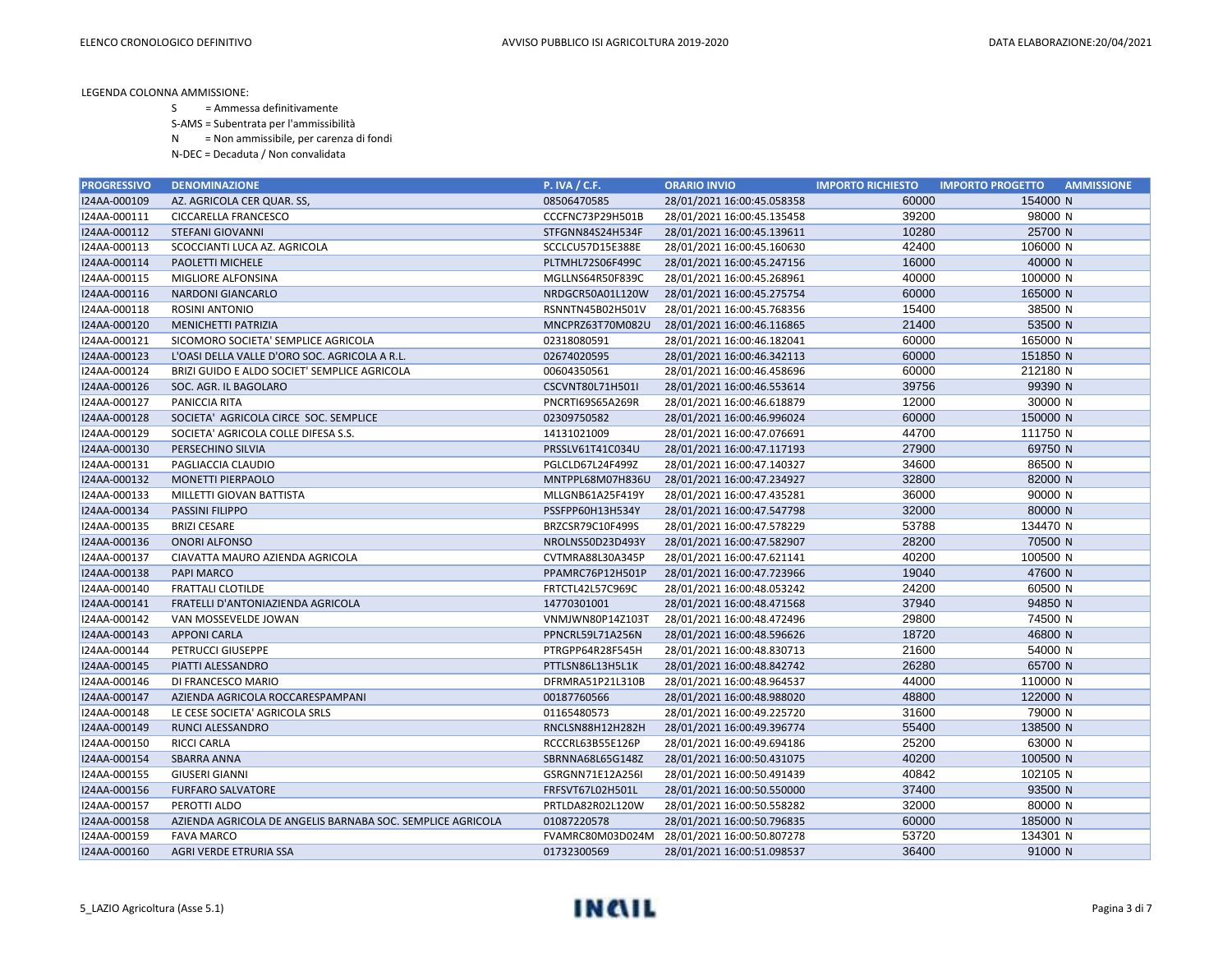S = Ammessa definitivamente

S-AMS = Subentrata per l'ammissibilità

N = Non ammissibile, per carenza di fondi

N-DEC = Decaduta / Non convalidata

| <b>PROGRESSIVO</b> | <b>DENOMINAZIONE</b>                               | <b>P. IVA / C.F.</b> | <b>ORARIO INVIO</b>        | <b>IMPORTO RICHIESTO</b> | <b>IMPORTO PROGETTO</b><br><b>AMMISSIONE</b> |
|--------------------|----------------------------------------------------|----------------------|----------------------------|--------------------------|----------------------------------------------|
| I24AA-000161       | LE FALCOGNANE S.S. DI G. DEL GALLO E T. AMBROSI    | 05791291007          | 28/01/2021 16:00:51.243031 | 60000                    | 150000 N                                     |
| I24AA-000162       | SANTARELLI ROBERTO AZIENDA AGRICOLA                | SNTRRT89C31H282O     | 28/01/2021 16:00:51.640899 | 25320                    | 63300 N                                      |
| I24AA-000163       | AZIENDA AGRICOLA ARPINI SOCIETA' SEMPLICE          | 01931520561          | 28/01/2021 16:00:51.725068 | 60000                    | 160000 N                                     |
| I24AA-000164       | AZ. AGR. DI GIROLAMO ENRICO FIGLI S.S.             | 02828790598          | 28/01/2021 16:00:51.787258 | 22460                    | 56150 N                                      |
| I24AA-000165       | PAMPANA CAROLINA                                   | PMPCLN33B62I855Z     | 28/01/2021 16:00:51.903911 | 44600                    | 111500 N                                     |
| I24AA-000166       | AZIENDA AGRICOLA COLLI MARTINI DI ALESSE GIOVANNA  | LSSGNN95L50F935V     | 28/01/2021 16:00:52.039717 | 40200                    | 100500 N                                     |
| I24AA-000167       | SOCIETA' AGRICOLA CUPIDI E LEONARDI S.S.           | 01534040561          | 28/01/2021 16:00:52.309589 | 40942                    | 102357 N                                     |
| I24AA-000169       | <b>CAVAZZA FEDERICO</b>                            | CVZFRC56P29F477R     | 28/01/2021 16:00:52.852771 | 60000                    | 162327 N                                     |
| I24AA-000171       | SOCIET AGRICOLA CASALE DI LUTINANO SS              | 14751581001          | 28/01/2021 16:00:53.190107 | 26276                    | 65690 N                                      |
| I24AA-000172       | PICOTTI DANTE                                      | PCTDNT64E18H501Z     | 28/01/2021 16:00:53.339900 | 54980                    | 137450 N                                     |
| I24AA-000173       | AZIENDA AGRICOLA F.LLI CATTANI                     | 01309780565          | 28/01/2021 16:00:53.340304 | 54000                    | 135000 N                                     |
| I24AA-000174       | <b>ASSETTATI ROBERTO</b>                           | SSTRRT77R06I855Y     | 28/01/2021 16:00:53.354688 | 19860                    | 49650 N                                      |
| I24AA-000176       | SOCIETA' AGRICOLA MONGALE CO. S.R.L.               | 13933751003          | 28/01/2021 16:00:53.758856 | 25200                    | 63000 N                                      |
| I24AA-000177       | <b>MAZZI MIRELLA</b>                               | 01883010561          | 28/01/2021 16:00:54.025894 | 38400                    | 96000 N                                      |
| I24AA-000178       | LG SOCIETA' AGRICOLA A R.L.                        | 07994330962          | 28/01/2021 16:00:54.084095 | 17740                    | 44350 N                                      |
| I24AA-000179       | SOCIETA' AGRICOLA GIOVANNONI MASSIMO E ANGELO S.S. | 07756771007          | 28/01/2021 16:00:54.447906 | 60000                    | 196000 N                                     |
| I24AA-000181       | ALBERTINI FILIPPO                                  | LBRFPP68S23H501W     | 28/01/2021 16:00:54.720680 | 48400                    | 121000 N                                     |
| I24AA-000182       | <b>CAROCCI GIANPIERO</b>                           | CRCGPR57M11L120C     | 28/01/2021 16:00:55.454967 | 16740                    | 41850 N                                      |
| I24AA-000184       | <b>MARIOTTI PAOLO</b>                              | MRTPLA53M13B604F     | 28/01/2021 16:00:55.661377 | 36400                    | 91000 N                                      |
| I24AA-000186       | <b>CORSI FABIO</b>                                 | CRSFBA82S19A269W     | 28/01/2021 16:00:55.883099 | 60000                    | 160000 N                                     |
| I24AA-000187       | AZIENDA AGRICOLA FRATELLI CECCARIGLIA              | 02002850564          | 28/01/2021 16:00:55.929089 | 57000                    | 142500 N                                     |
| I24AA-000188       | EREDI RIPA MASSIMO SOCIETA' SEMPLICE AGRICOLA      | BLNLNE66B49D024X     | 28/01/2021 16:00:56.447953 | 30460                    | 76150 N                                      |
| I24AA-000189       | SARRACINO MARIA                                    | SRRMRA74C42C340C     | 28/01/2021 16:00:56.700546 | 20102                    | 50256 N                                      |
| I24AA-000190       | PIETRETTI FABRIZIO                                 | PTRFRZ74A28A577S     | 28/01/2021 16:00:56.857742 | 56000                    | 140000 N                                     |
| I24AA-000192       | <b>SANTINI EMILIO</b>                              | SNTMLE65B04H790S     | 28/01/2021 16:00:56.933738 | 41800                    | 104500 N                                     |
| I24AA-000194       | <b>BRANDANI TIZIANO</b>                            | BRNTZN63S02G865P     | 28/01/2021 16:00:57.065813 | 60000                    | 195200 N                                     |
| I24AA-000196       | <b>PROJETTI RITA</b>                               | PRTRTI62P45L117J     | 28/01/2021 16:00:57.690781 | 34400                    | 86000 N                                      |
| I24AA-000197       | PATRIARCA LUCIANO                                  | PTRLCN79C03G838O     | 28/01/2021 16:00:58.202073 | 55885                    | 139714 N                                     |
| I24AA-000199       | PIGLIAVENTO PIETRO                                 | PGLPTR58A06F499K     | 28/01/2021 16:00:58.376946 | 12236                    | 30590 N                                      |
| I24AA-000200       | <b>BONAVENTURA RACHELE</b>                         | BNVRHL95C61D024Q     | 28/01/2021 16:00:58.504189 | 46000                    | 115000 N                                     |
| I24AA-000202       | <b>ANTONELLI MAURO</b>                             | NTNMRA80M16D024R     | 28/01/2021 16:00:59.430075 | 44400                    | 111000 N                                     |
| I24AA-000203       | AZIENDA AGRICOLA DE ANGELIS GRAZIANO               | DNGGZN77A28E472S     | 28/01/2021 16:00:59.436082 | 60000                    | 201850 N                                     |
| I24AA-000204       | CORDUANO MAFALDA                                   | CRDMLD64L55A486R     | 28/01/2021 16:00:59.841394 | 27891                    | 69728 N                                      |
| I24AA-000205       | SOCIETA' AGRICOLA SANT'EGIDIO S.S.                 | 02144820566          | 28/01/2021 16:00:59.969209 | 35200                    | 88000 N                                      |
| I24AA-000206       | <b>MARINELLI NANDA</b>                             | MRNNND55E49L719L     | 28/01/2021 16:01:00.375923 | 7625                     | 19063 N                                      |
| I24AA-000207       | BIOVITAGRI SOC.AGRICOLA SEMPLICE                   | 02265200564          | 28/01/2021 16:01:00.536495 | 34444                    | 86110 N                                      |
| I24AA-000208       | <b>PAOLONI AUGUSTO</b>                             | PLNGST59T27E924G     | 28/01/2021 16:01:00.541987 | 18398                    | 45996 N                                      |
| I24AA-000209       | AGRICOLA ZOOTECNICA ROANA SRL                      | 01209510591          | 28/01/2021 16:01:00.743164 | 60000                    | 151300 N                                     |
| I24AA-000210       | AZIENDA FLOROVIVAISTICA DI SARACINO GIUSEPPE       | SRCGPP72L21F880M     | 28/01/2021 16:01:01.375817 | 26000                    | 65000 N                                      |
| I24AA-000211       | <b>TROTTO ROBERTO</b>                              | TRTRRT67E01L310K     | 28/01/2021 16:01:01.376562 | 60000                    | 151800 N                                     |
| I24AA-000212       | ARMANDO AQUILANI                                   | QLNRND60S18M082U     | 28/01/2021 16:01:01.435569 | 38800                    | 97000 N                                      |
| I24AA-000213       | COLLI ETRUSCHI DELLA CITTA DI VULCI                | 02169180565          | 28/01/2021 16:01:02.143116 | 19200                    | 48000 N                                      |
| I24AA-000214       | DE GIULI GAETANO                                   | DGLGTN73A12G698W     | 28/01/2021 16:01:02.188571 | 48720                    | 121800 N                                     |

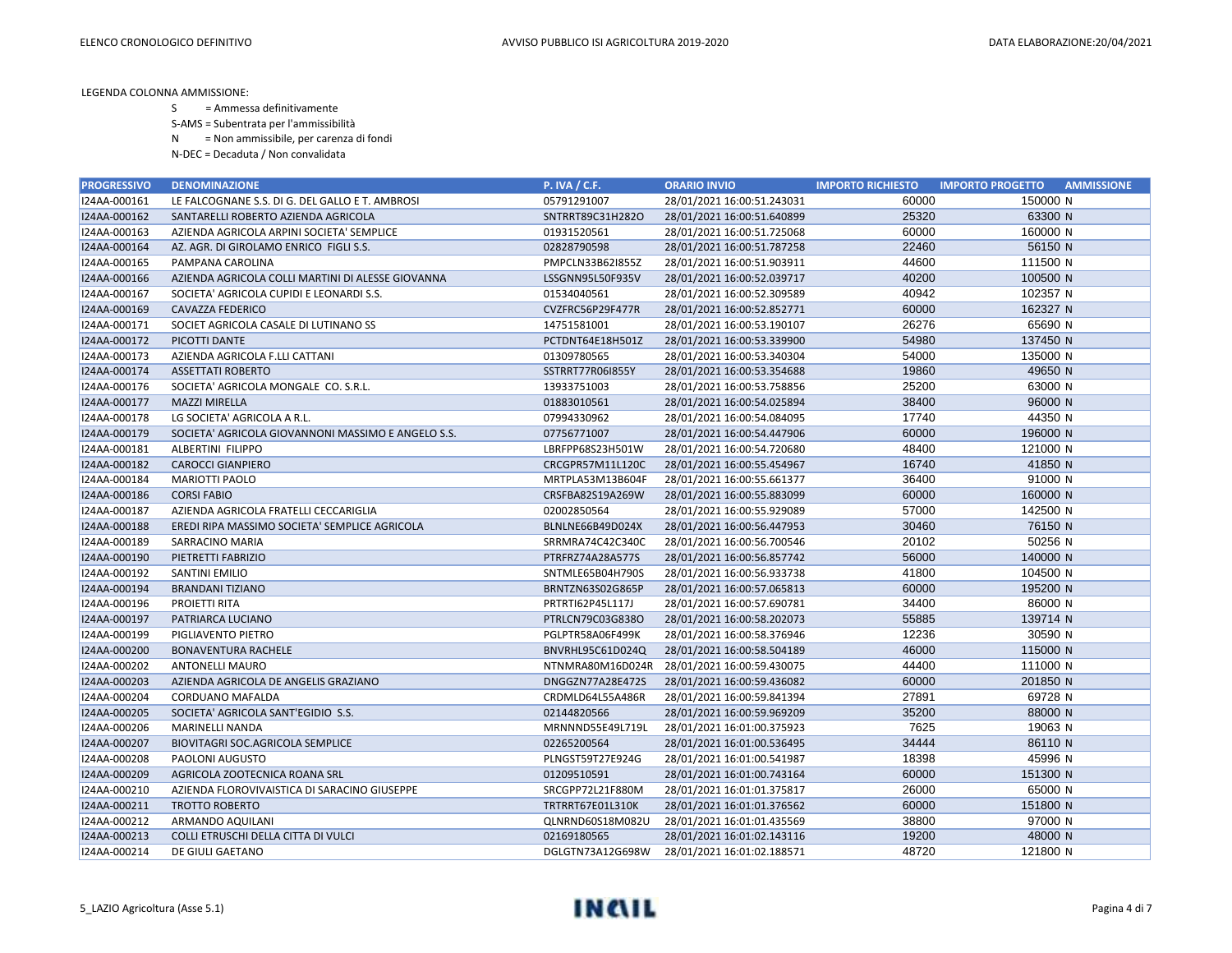- S = Ammessa definitivamente
- S-AMS = Subentrata per l'ammissibilità
- N = Non ammissibile, per carenza di fondi
- N-DEC = Decaduta / Non convalidata

| <b>PROGRESSIVO</b> | <b>DENOMINAZIONE</b>                                       | <b>P. IVA / C.F.</b> | <b>ORARIO INVIO</b>        | <b>IMPORTO RICHIESTO</b> | <b>IMPORTO PROGETTO</b><br><b>AMMISSIONE</b> |
|--------------------|------------------------------------------------------------|----------------------|----------------------------|--------------------------|----------------------------------------------|
| I24AA-000217       | <b>CRUCIANELLI GAETANO</b>                                 | CRCGTN79A03H501K     | 28/01/2021 16:01:02.543112 | 60000                    | 188556 N                                     |
| I24AA-000219       | MONFELI FERNANDO                                           | MNFFNN62M18D452D     | 28/01/2021 16:01:02.789696 | 50000                    | 125000 N                                     |
| I24AA-000221       | <b>FILABOZZI GIUSEPPE</b>                                  | FLBGPP78C26H501L     | 28/01/2021 16:01:03.245917 | 20000                    | 50000 N                                      |
| I24AA-000222       | FAINA ANGELO E ROBERTO SOCIETA' SEMPLICE AGRICOLA          | 02294770561          | 28/01/2021 16:01:03.300740 | 60000                    | 150000 N                                     |
| I24AA-000223       | <b>GREGNI STEFANO</b>                                      | GRGSFN59S22B604B     | 28/01/2021 16:01:03.619895 | 31600                    | 79000 N                                      |
| I24AA-000226       | <b>CREMONINI MAURIZIO</b>                                  | CRMMRZ68D24G811W     | 28/01/2021 16:01:06.093790 | 38268                    | 95670 N                                      |
| I24AA-000227       | AZ. AGR. BONINI PAOLO                                      | BNNPLA68H25E472C     | 28/01/2021 16:01:06.192721 | 20560                    | 51400 N                                      |
| I24AA-000228       | PAOLETTI MOIRA, PAOLO, FABIO                               | 01494950569          | 28/01/2021 16:01:06.199749 | 60000                    | 166000 N                                     |
| I24AA-000229       | POPOLLA GIACINTO                                           | PPLGNT52A22A256L     | 28/01/2021 16:01:06.249935 | 60000                    | 153850 N                                     |
| I24AA-000231       | SANTINI REFENIO                                            | SNTRFN62S16H790F     | 28/01/2021 16:01:06.670908 | 59690                    | 149227 N                                     |
| I24AA-000235       | <b>CASTELLI PIETRO</b>                                     | CSTPTR56D02L120Y     | 28/01/2021 16:01:07.205641 | 53152                    | 132882 N                                     |
| I24AA-000237       | SALATA ANNARITA                                            | 02785070596          | 28/01/2021 16:01:07.947866 | 38000                    | 95000 N                                      |
| I24AA-000239       | D'ASCENZI MARYNA                                           | DSCMYN87A48Z138U     | 28/01/2021 16:01:08.178974 | 46400                    | 116000 N                                     |
| I24AA-000241       | FATTORIA DEL BORGO IN SABINA SOCIETA' AGRICOLA S.R.L       | 01203610579          | 28/01/2021 16:01:08.449066 | 19200                    | 48000 N                                      |
| I24AA-000242       | SOCIETA' AGRICOLA MODICA                                   | 02873410605          | 28/01/2021 16:01:08.532254 | 60000                    | 290000 N                                     |
| I24AA-000243       | SOLARE SOCIETA' AGRICOLA A R.L.                            | 10410491004          | 28/01/2021 16:01:08.650312 | 19328                    | 48320 N                                      |
| I24AA-000244       | <b>TRAPELLA NADIA</b>                                      | TRPNDA62P42C740D     | 28/01/2021 16:01:09.034101 | 20000                    | 50000 N                                      |
| I24AA-000245       | TENUTA RIO SELCELLA SOCIETA' AGRICOLA SEMPLICE             | 02340070594          | 28/01/2021 16:01:09.231402 | 60000                    | 150000 N                                     |
| I24AA-000247       | CARNEVALEVINCENZO                                          | CRNVCN55R03G838F     | 28/01/2021 16:01:09.851979 | 40374                    | 100935 N                                     |
| I24AA-000249       | <b>SCHIAPPA FABIO</b>                                      | SCHFBA83S08D662O     | 28/01/2021 16:01:10.526386 | 19200                    | 48000 N                                      |
| I24AA-000250       | LE FONTANELLE DI PIANURA LUCA C SOCIETA SEMPLICE AGRICOLA  | 02216860565          | 28/01/2021 16:01:10.578627 | 33920                    | 84800 N                                      |
| I24AA-000251       | <b>IMOLA FRANCO</b>                                        | MLIFNC70M13G749K     | 28/01/2021 16:01:10.855345 | 59674                    | 149186 N                                     |
| I24AA-000254       | <b>DAMIGELLI FRANCO</b>                                    | DMGFNC60T29G274K     | 28/01/2021 16:01:11.155864 | 60000                    | 154000 N                                     |
| I24AA-000255       | AZIENDA AGRICOLA CAMILLI PIERO                             | CMLPRI50S08H501M     | 28/01/2021 16:01:11.776227 | 47600                    | 119000 N                                     |
| I24AA-000256       | AZ. AGR. TORRE VENTURINI SRL                               | 01939220560          | 28/01/2021 16:01:13.704064 | 33242                    | 83105 N                                      |
| I24AA-000257       | <b>CAVALIERI EMANUELE</b>                                  | CVLMNL81H30C765W     | 28/01/2021 16:01:13.826862 | 60000                    | 197609 N                                     |
| I24AA-000258       | FAINA ANGELO, ROBERTO E ANTONIO SOCIETA' AGRICOLA SEMPLICE | FNANGL67E09M082O     | 28/01/2021 16:01:14.552064 | 54000                    | 135000 N                                     |
| I24AA-000259       | PELOSI LAURINA                                             | PLSLRN55C46E210H     | 28/01/2021 16:01:14.882578 | 12360                    | 30900 N                                      |
| I24AA-000260       | CASALE ROSSO SOC. AGR. SEMP. DI E.A. CORTINA               | 02044030597          | 28/01/2021 16:01:16.319889 | 17540                    | 43850 N                                      |
| I24AA-000261       | MANFRINI LAURO VALENTINO                                   | MNFLVL67B21G865O     | 28/01/2021 16:01:16.618283 | 60000                    | 180000 N                                     |
| I24AA-000262       | <b>CARDELLINI PATRIZIO</b>                                 | CRDPRZ51H06D707E     | 28/01/2021 16:01:17.102466 | 27960                    | 69900 N                                      |
| I24AA-000263       | <b>BORDO ENRICO</b>                                        | BRDNRC60L24A412O     | 28/01/2021 16:01:17.329378 | 30400                    | 76000 N                                      |
| I24AA-000264       | <b>FIORAVANTI GIANFRANCO</b>                               | FRVGFR59L10C552Z     | 28/01/2021 16:01:17.573390 | 31400                    | 78500 N                                      |
| I24AA-000266       | <b>BORDO STEFANO</b>                                       | BRDSFN69D17G571N     | 28/01/2021 16:01:17.989259 | 42400                    | 106000 N                                     |
| I24AA-000267       | <b>RE LEONARDO</b>                                         | REXLRD78S14H501W     | 28/01/2021 16:01:18.158356 | 32000                    | 80000 N                                      |
| I24AA-000268       | <b>LAMORATTA FEDERICA</b>                                  | LMRFRC78L52M082A     | 28/01/2021 16:01:18.686102 | 18400                    | 46000 N                                      |
| I24AA-000269       | <b>PINZI SAURO</b>                                         | PNZSRA70P11H071X     | 28/01/2021 16:01:18.770498 | 60000                    | 170000 N                                     |
| I24AA-000270       | <b>RUNCI CECILIA</b>                                       | RNCCCL79D56H282S     | 28/01/2021 16:01:18.880268 | 60000                    | 156000 N                                     |
| I24AA-000271       | <b>RISOLUTI MAURO</b>                                      | RSLMRA59C24C237L     | 28/01/2021 16:01:19.311950 | 41943                    | 104858 N                                     |
| I24AA-000273       | <b>BONAVENTURA ANGELO</b>                                  | BNVNGL64D19C773N     | 28/01/2021 16:01:19.709217 | 60000                    | 177518 N                                     |
| I24AA-000274       | <b>PACELLI DANIELE</b>                                     | PCLDNL73M29A040G     | 28/01/2021 16:01:19.985936 | 36400                    | 91000 N                                      |
| I24AA-000275       | AZIENDA AGRICOLA ZOMPARELLI ALFREDO                        | ZMPLRD73S03L120J     | 28/01/2021 16:01:19.986245 | 27940                    | 69850 N                                      |
| I24AA-000277       | <b>CORSI ROBERTO</b>                                       | CRSRRT62D12C858X     | 28/01/2021 16:01:20.883485 | 60000                    | 160000 N                                     |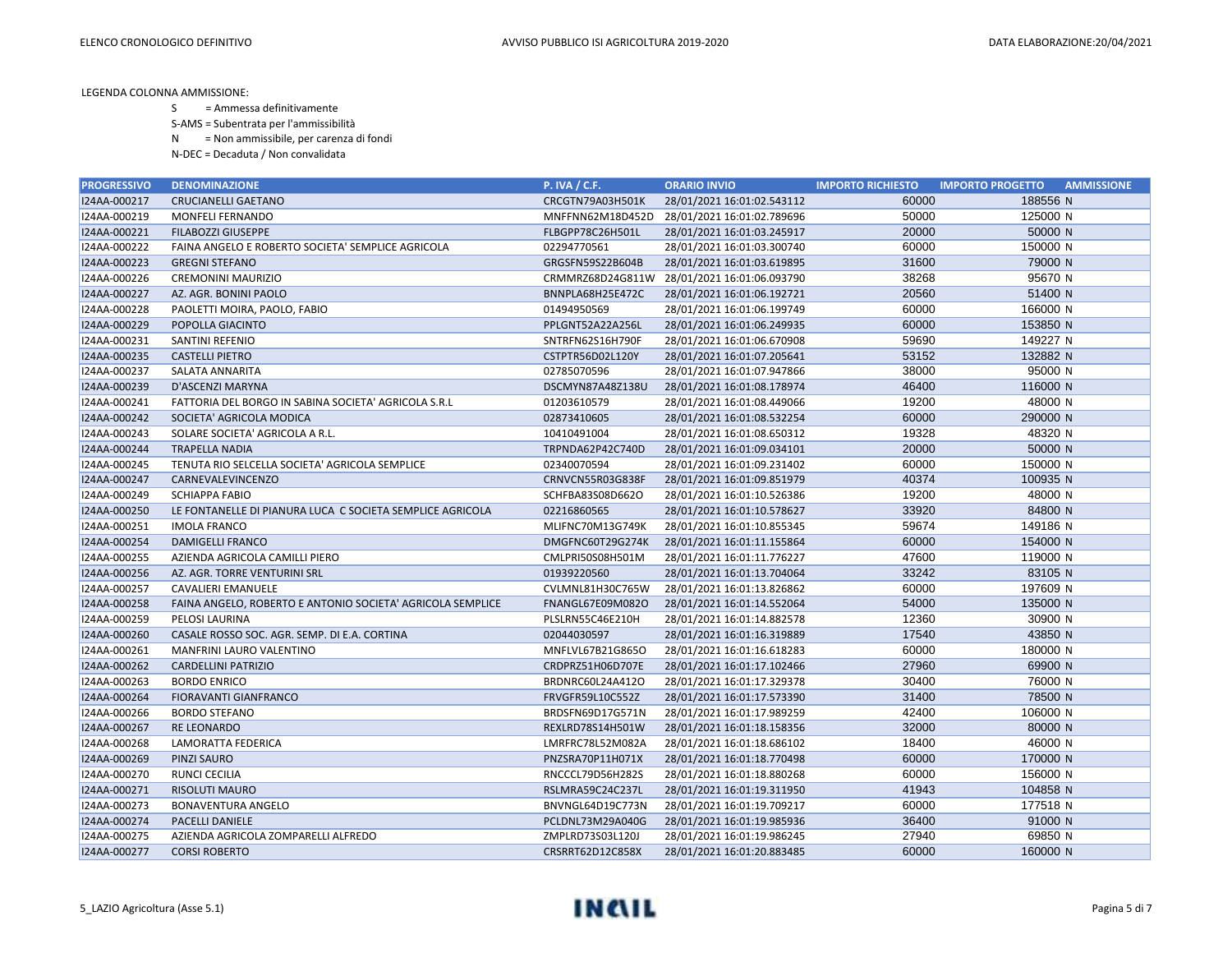- S = Ammessa definitivamente
- S-AMS = Subentrata per l'ammissibilità
- N = Non ammissibile, per carenza di fondi
- N-DEC = Decaduta / Non convalidata

| <b>PROGRESSIVO</b> | <b>DENOMINAZIONE</b>                                         | <b>P. IVA / C.F.</b> | <b>ORARIO INVIO</b>        | <b>IMPORTO RICHIESTO</b> | <b>IMPORTO PROGETTO</b><br><b>AMMISSIONE</b> |
|--------------------|--------------------------------------------------------------|----------------------|----------------------------|--------------------------|----------------------------------------------|
| I24AA-000279       | <b>BIANCHI EMILIO</b>                                        | 04692671003          | 28/01/2021 16:01:21.001676 | 47200                    | 118000 N                                     |
| I24AA-000280       | SOCIETA AGRICOLA SANTA LUCIA SRLS                            | 01171580572          | 28/01/2021 16:01:21.373817 | 39756                    | 99390 N                                      |
| I24AA-000282       | AZIENDA AGRICOLA F.LLI BOCCI S.S.                            | 01660620566          | 28/01/2021 16:01:21.804163 | 24307                    | 60768 N                                      |
| I24AA-000283       | SOCIETA' AGRICOLA A.L.A SOCIETA' SEMPLICE                    | 02158760567          | 28/01/2021 16:01:22.076038 | 20960                    | 52400 N                                      |
| I24AA-000284       | <b>CATTANI EMILIO</b>                                        | CTTMLE66S14C765J     | 28/01/2021 16:01:22.096970 | 44000                    | 110000 N                                     |
| I24AA-000285       | ZOMPARELLI LIVIO E TOMASSINO S.S.                            | 01964610594          | 28/01/2021 16:01:22.744124 | 38520                    | 96300 N                                      |
| I24AA-000286       | TRE ERRE DI SIRAGUSA CINZIA                                  | SRGCNZ70M61M082C     | 28/01/2021 16:01:23.650595 | 35200                    | 88000 N                                      |
| I24AA-000287       | LAURETTI ROSARIO                                             | LRTRSR62B11L120J     | 28/01/2021 16:01:24.635934 | 26360                    | 65900 N                                      |
| I24AA-000288       | PORCARI MATER TERRA SOC. SEMPLICE                            | 02958800597          | 28/01/2021 16:01:25.919363 | 15480                    | 38700 N                                      |
| I24AA-000289       | <b>IACONELLI ANTONIETTA</b>                                  | CNLNNT79A43A486O     | 28/01/2021 16:01:26.163152 | 39286                    | 98217 N                                      |
| I24AA-000290       | AVINO GIUSEPPINA                                             | VNAGPP65C52E472E     | 28/01/2021 16:01:26.314020 | 15200                    | 38000 N                                      |
| I24AA-000293       | <b>BEDUCCI LUANA</b>                                         | BDCLNU80C59E958C     | 28/01/2021 16:01:28.639533 | 27600                    | 69000 N                                      |
| I24AA-000294       | <b>COLETTI CONTI ANTON MARIA</b>                             | CLTNNM59H09H501Z     | 28/01/2021 16:01:28.672754 | 16049                    | 40123 N                                      |
| I24AA-000295       | <b>FAUSTINI GIUSEPPE</b>                                     | FSTGPP68R15H324J     | 28/01/2021 16:01:28.810198 | 57880                    | 144700 N                                     |
| I24AA-000297       | <b>CERRONE PAOLO</b>                                         | CRRPLA69H29L120X     | 28/01/2021 16:01:30.472715 | 13960                    | 34900 N                                      |
| I24AA-000300       | RANUCCI GIANPIETRO                                           | RNCGPT82B23F499Y     | 28/01/2021 16:01:30.683337 | 42400                    | 106000 N                                     |
| I24AA-000301       | DE ANGELIS MARIO                                             | DNGMRA89E29A258O     | 28/01/2021 16:01:30.698196 | 27200                    | 68000 N                                      |
| I24AA-000302       | SOC. AGRICOLA LA TORRE DI COLOGNESI VITTORIO E FABRIZIO S.S. | 01280921006          | 28/01/2021 16:01:31.762541 | 60000                    | 152760 N                                     |
| I24AA-000304       | PLACIDI GIORGIA                                              | PLCGRG86E60H501W     | 28/01/2021 16:01:32.494239 | 20630                    | 51576 N                                      |
| I24AA-000307       | <b>CACCIA SILVANO</b>                                        | CCCSVN63H06H501T     | 28/01/2021 16:01:39.420940 | 60000                    | 151160 N                                     |
| I24AA-000308       | <b>GALILEO ASSUNTA</b>                                       | GLLSNT52E67D789B     | 28/01/2021 16:01:41.104939 | 15800                    | 39500 N                                      |
| I24AA-000309       | PETRECCA CLAUDIO LUIGI                                       | PTRCDL61S23A132R     | 28/01/2021 16:01:42.728211 | 21798                    | 54496 N                                      |
| I24AA-000310       | REA GIANCARLO                                                | REAGCR61C11D810J     | 28/01/2021 16:01:45.236016 | 24476                    | 61190 N                                      |
| I24AA-000314       | <b>QUATRINI MARCO</b>                                        | QTRMRC70D24C773T     | 28/01/2021 16:01:53.271447 | 60000                    | 154000 N                                     |
| I24AA-000316       | SABBATINI ANNA                                               | SBBNNA69M52D024J     | 28/01/2021 16:02:00.786397 | 38800                    | 97000 N                                      |
| I24AA-000317       | PODERE DELLE PERTUCCE SOC. SEMPL.                            | 07441921009          | 28/01/2021 16:02:01.808124 | 42000                    | 105000 N                                     |
| I24AA-000318       | <b>TRAPELLA ANGELO</b>                                       | TRPNGL56C05C740E     | 28/01/2021 16:02:04.196985 | 4000                     | 10000 N                                      |
| I24AA-000319       | AZ. AGR. AGRIPIAIA SOCIETA' AGRICOLA SRL                     | 02920640592          | 28/01/2021 16:02:04.710718 | 22080                    | 55200 N                                      |
| I24AA-000320       | <b>FUSCO ANTONIO</b>                                         | FSCNTN80L26G838H     | 28/01/2021 16:02:05.284784 | 39138                    | 97846 N                                      |
| I24AA-000321       | ORLANDI CAROLINA                                             | 11883631001          | 28/01/2021 16:02:05.456031 | 8000                     | 20000 N                                      |
| I24AA-000322       | <b>LOPEZ VITTORIO</b>                                        | LPZVTR72E10H501O     | 28/01/2021 16:02:05.993468 | 55068                    | 137670 N                                     |
| I24AA-000325       | SCHIAVETTI GIANFRANCO                                        | SCHGFR42M20H501P     | 28/01/2021 16:02:08.008078 | 60000                    | 200000 N                                     |
| I24AA-000326       | GI.MA SRL AGRICOLA DEI F.LLI PANZARINI                       | 02890730597          | 28/01/2021 16:02:09.091886 | 57200                    | 143000 N                                     |
| I24AA-000327       | <b>BUGLIONE UMBERTO E GIANNI S.S.</b>                        | 01850140599          | 28/01/2021 16:02:09.488214 | 28000                    | 70000 N                                      |
| I24AA-000328       | SOCIETA' AGRICOLA POLLINE A. DI DOMENICO S.S.                | 12088971002          | 28/01/2021 16:02:09.525893 | 31140                    | 77850 N                                      |
| I24AA-000329       | SOCIET AGRICOLA VALLE CONTESSA                               | 15138191000          | 28/01/2021 16:02:09.938584 | 18000                    | 45000 N                                      |
| I24AA-000330       | FATTORIA FARAONI DI CIPPITELLI ANDREA                        | CPPNDR75C12H501J     | 28/01/2021 16:02:10.394150 | 44640                    | 111600 N                                     |
| I24AA-000332       | <b>ROSSI LUCIA</b>                                           | RSSLCU66D41D662F     | 28/01/2021 16:02:12.668681 | 6000                     | 15000 N                                      |
| I24AA-000333       | PIERI PATRIZIA                                               | PRIPRZ66L42A701I     | 28/01/2021 16:02:13.676675 | 20120                    | 50300 N                                      |
| I24AA-000337       | <b>BRANCHI FLAVIANO</b>                                      | BRNFVN71L11H501E     | 28/01/2021 16:02:16.181542 | 18020                    | 45050 N                                      |
| I24AA-000338       | <b>FAVERO RITA</b>                                           | FVRRTI72H47A040O     | 28/01/2021 16:02:17.293383 | 43840                    | 109600 N                                     |
| I24AA-000339       | TENUTA DELL'OLMO SOC. AGR. SEMP.DI CORTINA E.                | 02606550594          | 28/01/2021 16:02:17.517556 | 17540                    | 43850 N                                      |
| I24AA-000340       | <b>FONTANELLA LUIGI</b>                                      | FNTLGU77C24L120K     | 28/01/2021 16:02:22.382720 | 19560                    | 48900 N                                      |